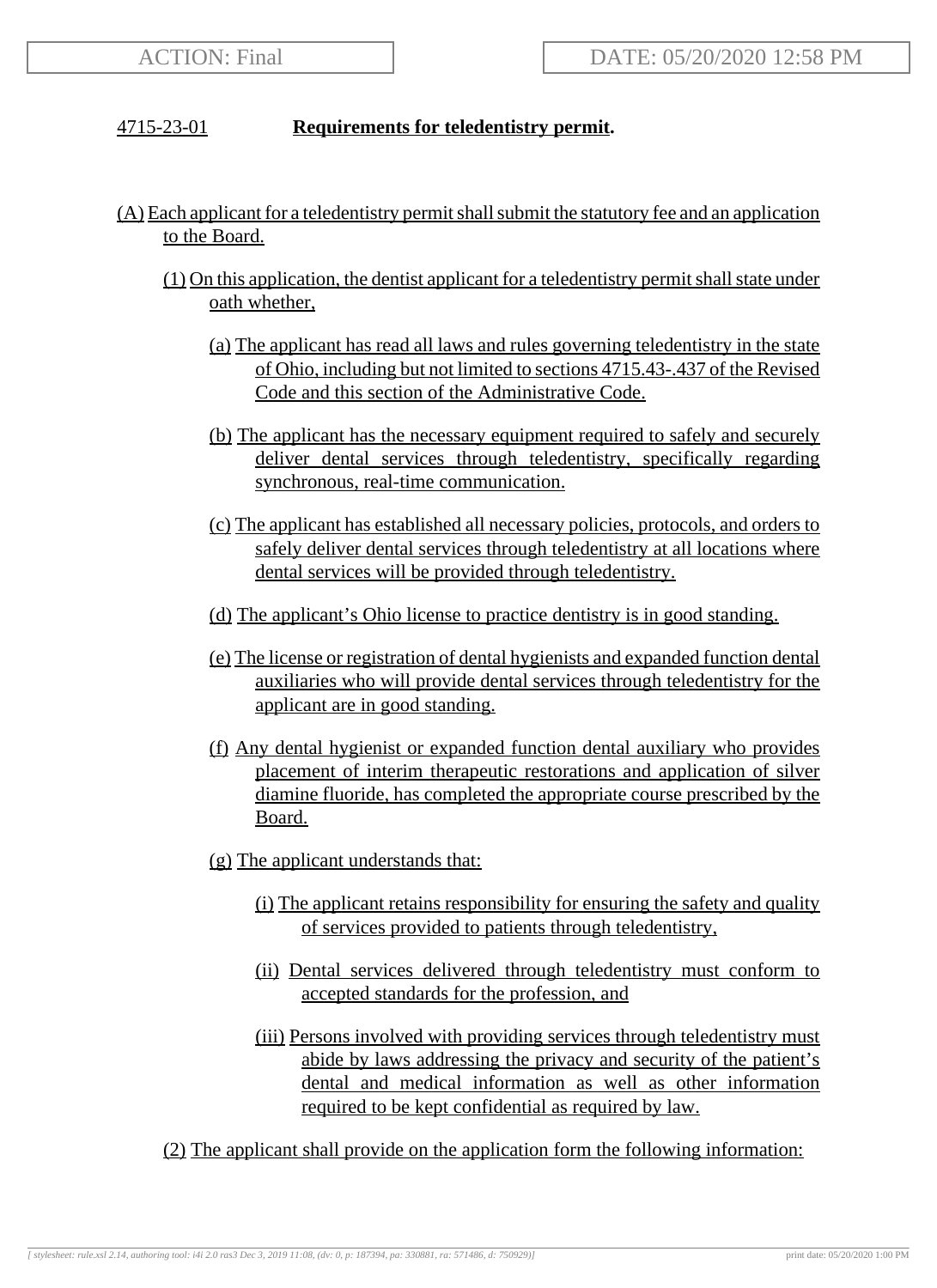- (a) Address where dental services will be provided through teledentistry.
- (b) Name and license or registration number of each dental hygienist or expanded function dental auxiliary who will perform dental services through teledentistry when the dentist is not physically present and the location where they will provide these services.
- (c) A description of all equipment used to establish and maintain synchronous, real-time communication during the provision of dental services through teledentistry. Any description must include manufacturer name and model number.
- (B) Each holder of a teledentistry permit shall:
	- (1) Before providing dental services through teledentistry, notify the Board via e-mail or regular U.S. mail within seven calendar days of:
		- (a) The address where dental services will be provided through teledentistry, if not included on permit application.
		- (b) Name and license or registration number of each dental hygienist and expanded function dental auxiliary who will perform dental services through teledentistry when the dentist is not physically present and the location where they will provide these services, if not included on permit application.